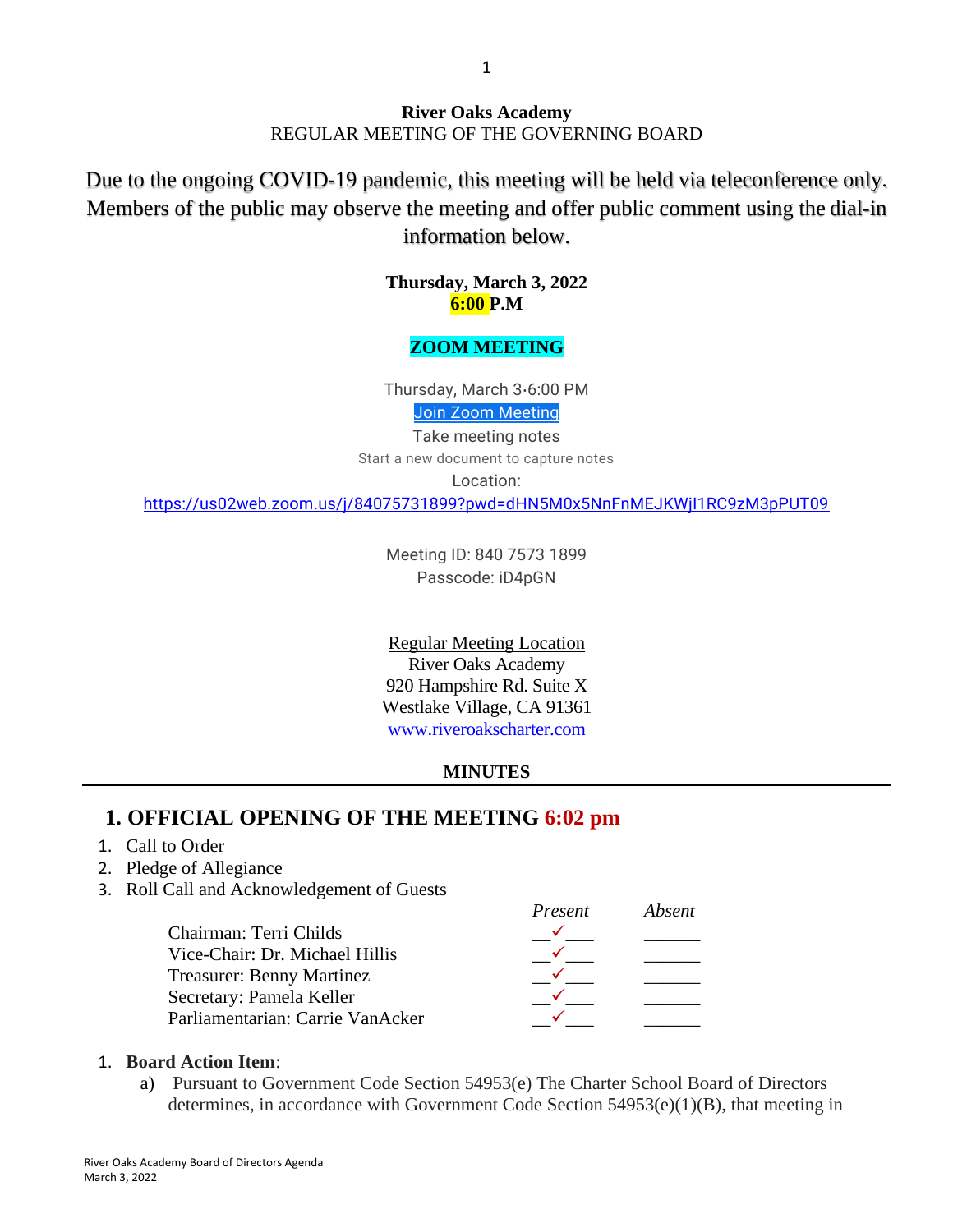person would present imminent risks to the health or safety of attendees. Pursuant to Government Code Section 54953(e)(3), the Board has also reconsidered the circumstances of the State of Emergency declared by the Governor on March 4, 2020 and finds the State of Emergency continues to directly impact the ability of the Directors to meet safely in person and/or that State or local officials continue to impose or recommend measures to promote social distancing.

*Motion to: Approve Made by: Dr. Hillis / Benny Motion is: Carried 5-0-0; with Terri, Dr. Hillis, Pamela, Benny, and Carrie in favor* 

Mission Statement - *River Oaks Academy is founded on the belief that all children are born with the capacity for life-long learning. Our mission is to help children find, nurture and sustain the passion that will lead to self-motivated, fulfilling, lifelong achievement, careers and relationships. To this end, we offer a non-traditional, TK-12 personalized-learning, independent study program.*

2. Emergency Additions to the Agenda

3. Approval of the Agenda for March 3, 2022

*Motion to: Approve Made by: Pamela / Benny Motion is: Carried 5-0-0; with Terri, Dr. Hillis, Pamela, Benny, and Carrie in favor* 

# **2. ORGANIZATIONAL**

N/A

# **3. PUBLIC COMMENTS**

*Citizens who would like to address the Board on any item on the Agenda may do so now or when the President requests comments from the Public as the Board is considering the item. This portion of the Board meeting is set aside for members of the audience to make comments or raise issues that are not specifically on the agenda. These presentations, both during open and agendized topics, are limited to three (3) minutes per presentation and the total time allotted to non-agenda items will not exceed fifteen (15) minutes.*

# **4. INFORMATION AND DISCUSSION ITEMS**

*These items are presented to the Board for information only and are not subject to action at this meeting. These items may be added to a future meeting for action by the Board.*

- 1. Budget Committee Informational (2 min)
- 2. Parent Advisory Council (PAC) Informational (2 min)
- 3. Teacher's Report Informational (2 min)
- 4. Oxnard Report (2 min) *Can be found in the Board Mtg. binder*
- 5. Student Report Informational (2 min)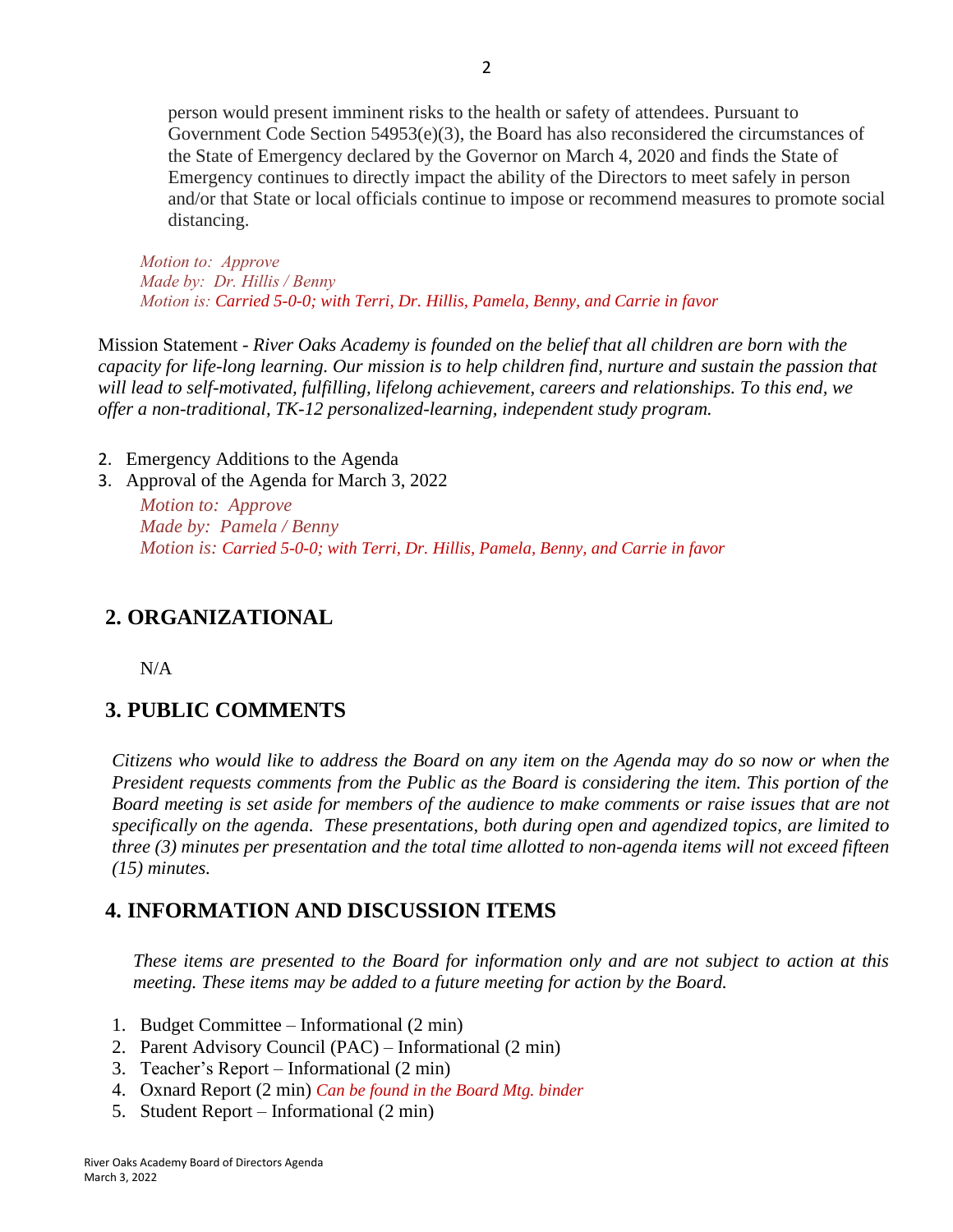- 6. SEL report—Informational (2min) *Can be found in the Board Mtg. binder*
- 7. Career Pathways Report Informational (2 min) *Can be found in the Board Mtg. binder*
- 8. High School Guidance Counselor—Informational (2 min)

### **5. REPORTS**

- 1. Board Chairperson's Report
- 2. Individual Board Member Report
- 3. Director's Report
- 4. BSA Report
- 5. VCOE Report

### **6. CONSENT AGENDA ITEMS**

*Actions proposed for the Consent Agenda are items consistent with adopted policies and approved practices of River Oaks Academy and are deemed routine in nature. The Board will be asked to approve all of the Consent Agenda items by a single vote unless any member of the Board or the Public asks that an item be removed from the Consent Agenda and considered and discussed separately.*

- 1. Consideration to approve the February 3, 2022 Minutes
- 2. Consideration to approve the ROA Financial Statement
- 3. Consideration to approve the ROA Board Report of Purchase Orders
- 4. Consideration to approve the ROA Board Report of Commercial Checks
- 5. Consideration to approve the ROA PAC Transaction Detail Report

*Public Comments: None Motion to: Approve Made by: Pamela / Dr. Hillis Motion is: Carried 5-0-0, with Terri, Dr. Hillis, Benny, Pamela and Carrie in favor*

### **7. ACTION ITEMS**

- 1. Review, Discussion, and Approval of the following stipends:
	- a. Jennifer Anderson for her efforts and work to build our SEL program; \$5,000.00
	- b. Glenn Hening for his coordination of the ELPAC testing, the multiple days of mandatory trainings that he attends every year and the coordination to make sure that all our EL students get properly tested: \$5,000.

*Public Comments: None Motion to: Approve Made by: Benny / Dr. Hillis Motion is: Carried 5-0-0, with Terri, Dr. Hillis, Benny, Pamela and Carrie in favor*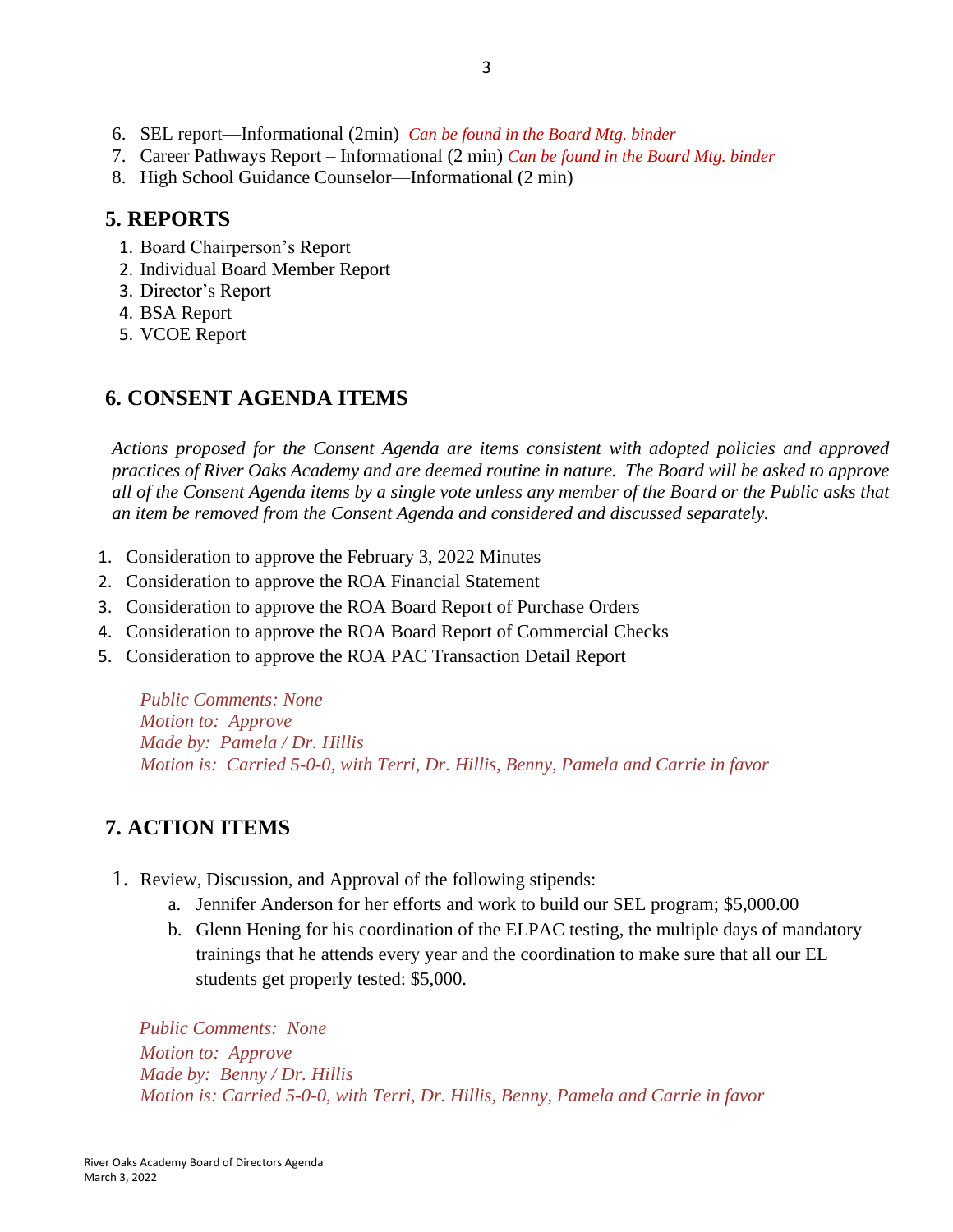- 2. Review, Discussion, and Approval of the 2021-2022 2<sup>nd</sup> Interim Budget (Rudy).
	- a. Local agency governing boards are required to certify twice a year regarding their ability to meet their financial obligations for the remainder of the current fiscal year and for the subsequent two fiscal years, in accordance with Education Code Section 42131. The Second Interim Report covers the financial and budgetary status for the period ending January 31, 2022.

*Public Comments: None Motion to: Approve Made by: Benny / Dr. Hillis Motion is: Carried 5-0-0, with Terri, Dr. Hillis, Benny, Pamela and Carrie in favor*

- 3. Review, Discussion, and Approval of the invoice from AccessIt, our annual license fee for our library system; not to exceed: \$650.00.
	- a. As we keep a library system to track our textbooks and materials that we check out to our families, this license fee allows us to use the system via the cloud and access it at both locations, Westlake and Oxnard.

*Public Comments: None Motion to: Approve Made by: Dr. Hillis / Benny Motion is: Carried 5-0-0, with Terri, Dr. Hillis, Benny, Pamela and Carrie in favor*

- 4. Review, Discussion, and Approval of the following 22/23 calendars:
	- a. Office Assistant/Technology Specialist and Administrative Assistant
	- b. Revised Track B calendar (starting June 27 instead of July 1, 2022)

*Public Comments: None Motion to: Approve Made by: Pamela / Dr. Hillis Motion is: Carried 5-0-0, with Terri, Dr. Hillis, Benny, Pamela and Carrie in favor*

- 5. Review, Discussion, and Approval of the Independent Auditors' Report for the 2020-2021 (Rudy)
	- a. In accordance with Education Code 41020, Local Educational Agencies (LEA) must have an audit that covers all funds and accounts and that addresses financial management and compliance with laws and regulations.

*Public Comments: None Motion to: Approve Made by: Dr. Hillis / Benny Motion is: Carried 5-0-0, with Terri, Dr. Hillis, Benny, Pamela and Carrie in favor*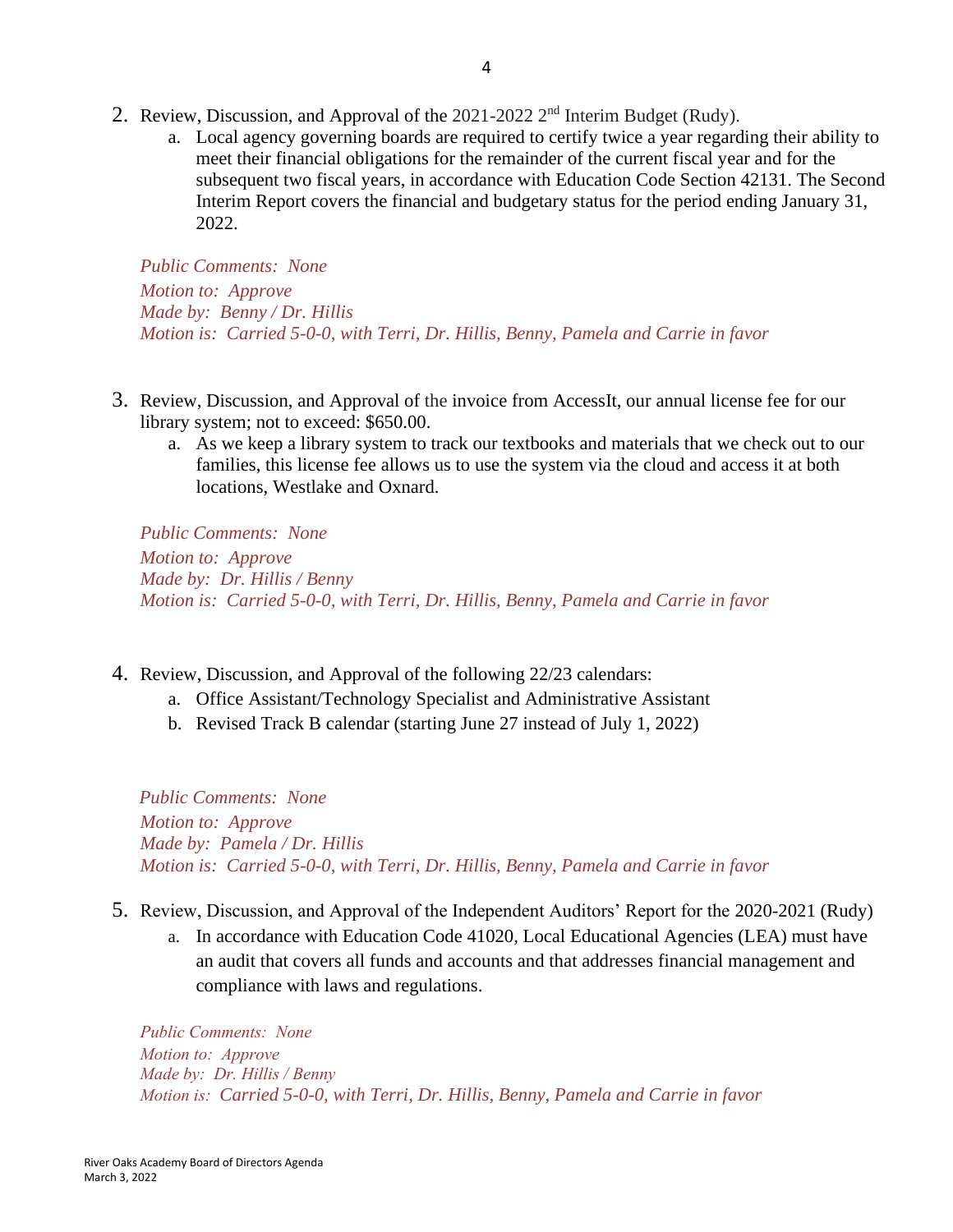- 6. Review, Discussion, and Approval of the administrator's stipend for the Summer Academy at \$400/day (each) for the period of June 27-August 5, 2022.
	- a. The ROA Summer Academy starts on June 27-August 5, 2022. The ROA Summer Academy requires that an administrator will be on campus at all times and make sure that the program runs properly and daily questions are answered. This continues to be work above and beyond the administrator's job description.

*Public Comments: Mr. Calasin suggested rewording this action item to align with payroll protocol Motion to: Rephrase the item and agendize it in April for action by the Board Made by: Pamela / Benny Motion is: The Board unanimously agreed that this item should be reworded, and agendized for the April 7th, 2022 Board meeting.*

- 7. Review, Discussion, and Approval of the Agreement for the 2022-2023 school year with the Ventura County SELPA for OT services; not to exceed: \$17,280.00
	- a. ROA contracts with our local SELPA on the OT services for our special needs students. This is the renewal MOU for the upcoming school year.

*Public Comments: None Motion to: Approve Made by: Dr. Hillis / Benny Motion is: Carried 5-0-0, with Terri, Dr. Hillis, Benny, Pamela and Carrie in favor*

# **8. CLOSED SESSION** *Entered closed session at 7:25pm*

 During this meeting the Board may adjourn to Closed Session to review and consider the topics below:

"Confidential Student Enrollment Matter—Consideration of Potential Involuntary Removal; Case No.: 2021221"

The Chair of the Board will report on actions taken during closed session.

### **9. OPEN SESSION ACTION ITEMS**

*The Board entered Open Session at 8:23pm, no further Action Items to discuss.*

*Public Comments: None*

*Motion to: The Board voted to approve the involuntary dismissal of the student in Case No. 2021221. The Board voted unanimously.*

*Made by: Benny / Dr. Hillis Motion is: Carried 5-0-0, with Terri, Dr. Hillis, Benny, Pamela and Carrie in favor*